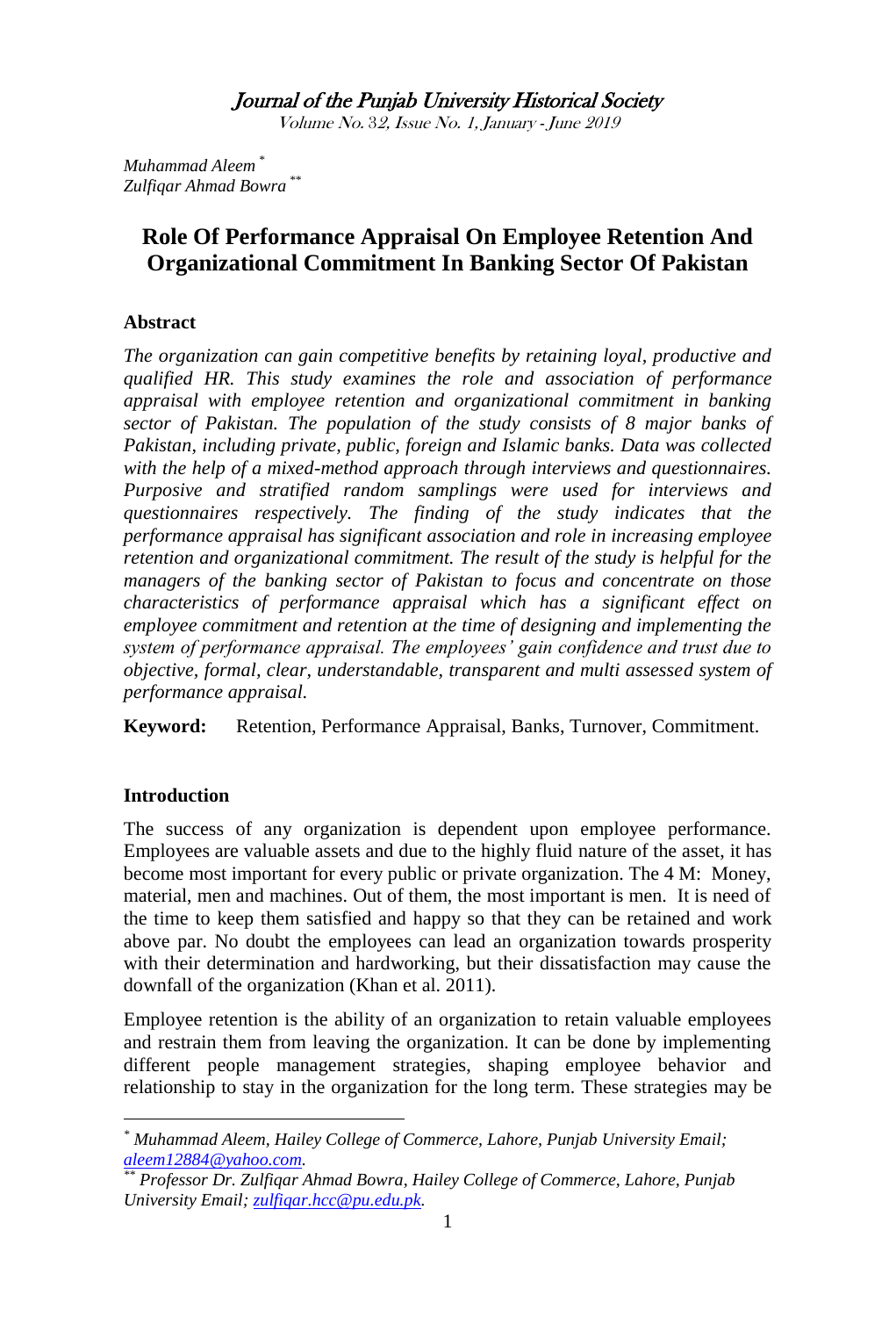related to HR policies and practices. Kyndt et al. (2009) state that to implement important and appropriate retention strategies are very crucial for long and shortterm sustainability and viability of the organization. Thus employee retention and commitment are mandatory for an organization to provide efficient and effective services.

Organizational commitment is based on relevancy and trust of the employees. The organization can build relevancy and trust with the help of effective and efficient performance appraisal system and it will increase the performance of the organization (Kuvaas, 2007). If the organization performance appraisal did not meet the organizational objectives and fail to review the performance appraisal, then the employee commitment and performance will also decrease (Kazim, 2008). Generally, the dissatisfied and unhappy employee will not remain with the organization for a longer period and does not provide the best services to the customers. The happy, committed and satisfied worker will focus on his work and there is a smile on his face during the provision of service to the customers.

Performance appraisal system plays a very vital role to increase employee retention and commitment because it is helpful to identify employee's weaknesses, strengths and future skills required for employee growth and performance. It is considered a door to increase employees' growth and career in the organization. Thu (2017) state that performance appraisal is helpful to meet the objectives and targets of the organization. The staff also has higher expectation from the performance appraisal system because employees believe that it is useful to improve the performance (Gruman & Saka, 2011). Thus due to the high expectation from performance appraisal, it has a significant effect on employees intention to stay for the long term in the organization.

Performance appraisal is one of the major HR practices to gain competitive advantages and sustainable growth in many multinational organizations (Gruman & Saks, 2011). Academically, effective performance appraisal increases the quality of individual and organizational performance with the help of two way communication by setting objectives and receiving feedback. Improvement in employees" performance leads towards an increase in employee commitment and satisfaction, or it makes employees loyal, engage and builds trust, which the organization is expecting from them (Kuvaas, 2011; Murphy & Cleveland, 1995).

The Management Study Guide (2017) posit that performance appraisal is one of the major techniques to motivate the employees by providing equal opportunities to all staff for career growth and development in the organization. It also facilitates in the training activities to improve employee performance. Thus the good and effective performance appraisal system will engage and attract the employees to remain with the current organization for a long period. Azeez (2017) conclude from his study, retention has many benefits for the organization, i.e., to increase productivity, maintain quality services and products in the organization and leads toward profitability by holding the customer for long term.

Reviewing the current literature on HRM, retention and organizational commitment in the banking sector of Pakistan, there is no comprehensive study available with special reference to the banking sector of Pakistan regarding the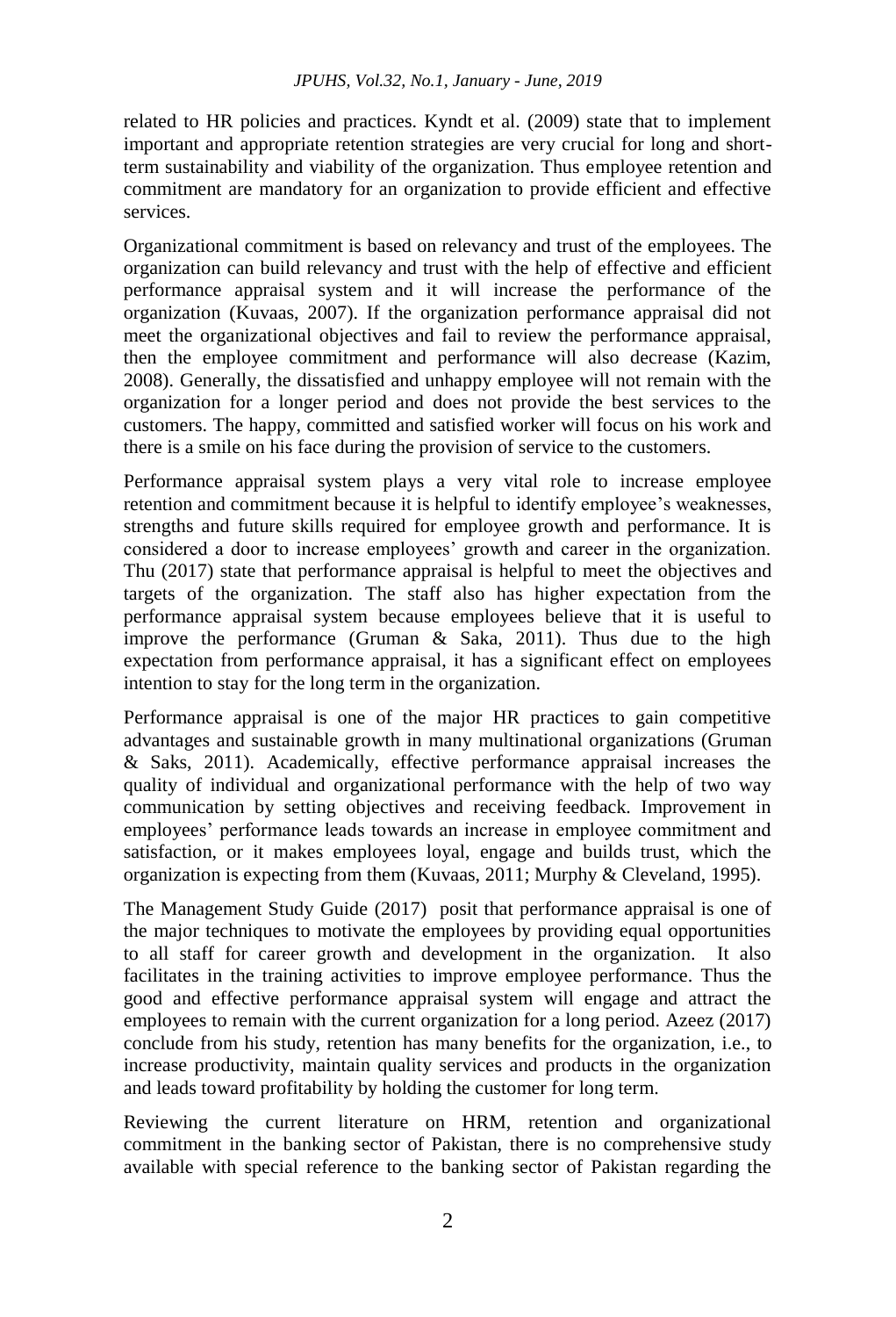role of performance appraisal system on employee retention and organizational commitment. Hence, this is an unexplored area in the banking sector of Pakistan.

The major objective of this study is to explore the association and effect of performance appraisal system on employee retention and organizational commitment in the banking sector of Pakistan. The next objective is to identify factors that have a direct and indirect effect on performance appraisal and its basis in the banking sector.

# **Literature Review**

The performance appraisal system is one of the major HR practices (El Sagheir, 2014; Mittar et al., 2014). It evaluates the employee contribution towards the organization in term of capability, internal characteristics and working performance to chase higher position (Gruman and Saks, 2011). With the help of appraisal, the problems can be identified at the initial stage along with proper planning to address the issues (Murphy & Cleveland, 1995). Zapata-Phelan et al., (2009) posit that, the appraisal system is one of the major and vital factors for efficiency and effectiveness of HRM as evident in the literature. Thus in the western world, performance appraisal system is widely used as one of the major HRM strategies to retain the employees for the long term.

# **Performance Appraisal and employee retention**

Performance appraisal means the formal system to evaluate and review the employees and team performance (Mondy, 2010). It is a challenge for the HR managers to retain the high performers and to improve the performance of the poor employees with the help of performance appraisal. Kim (2011) argued that the organizational objectives could be achieved efficiently with the support of the appraisal system. The effective appraisal system will increase the skills and develop the employees by the feedback of evaluator.

Rao KSS et al., (2018) conduct the study in the Ramesh hospital of Vijayawada and conclude that performance appraisal has a substantial and direct effect on employee retention. Perera (2019) conducts the study on the IT organizations in Sri Lanka and concludes that performance appraisal has a substantial and positive association with employee retention. In view of the above discussion, the following hypothesis can be developed.

# **H1: There is significant effect of performance appraisal on employee retention in the banking sector of Pakistan.**

[Njonjo \(2017\)](file:///D:/Journals/JPUHS%20Journal/Vol%2032,%20No.%201%20Jan%202019/Aleem%20C-o%20Zulfiqar%20Bowra/Aleem%20Paper%201.docx%23_ENREF_13) argue that the performance and commitment of the employees could be increased with the help of a performance appraisal system. Eunice (2014) conducted a study in the Nigerian manufacturing industry and found that there was significant association between performance appraisal and organizational commitment. The results also indicated that fair and regular performance appraisal will also increase the commitment of the employees towards their work and organization.

Piyasena (2016) conduct the study in the apparel sector in Sri Lanka and finds that there is a positive correlation between performance evaluation and organizational commitment. Hassan and Mahmood (2016) conduct the study in the textile sector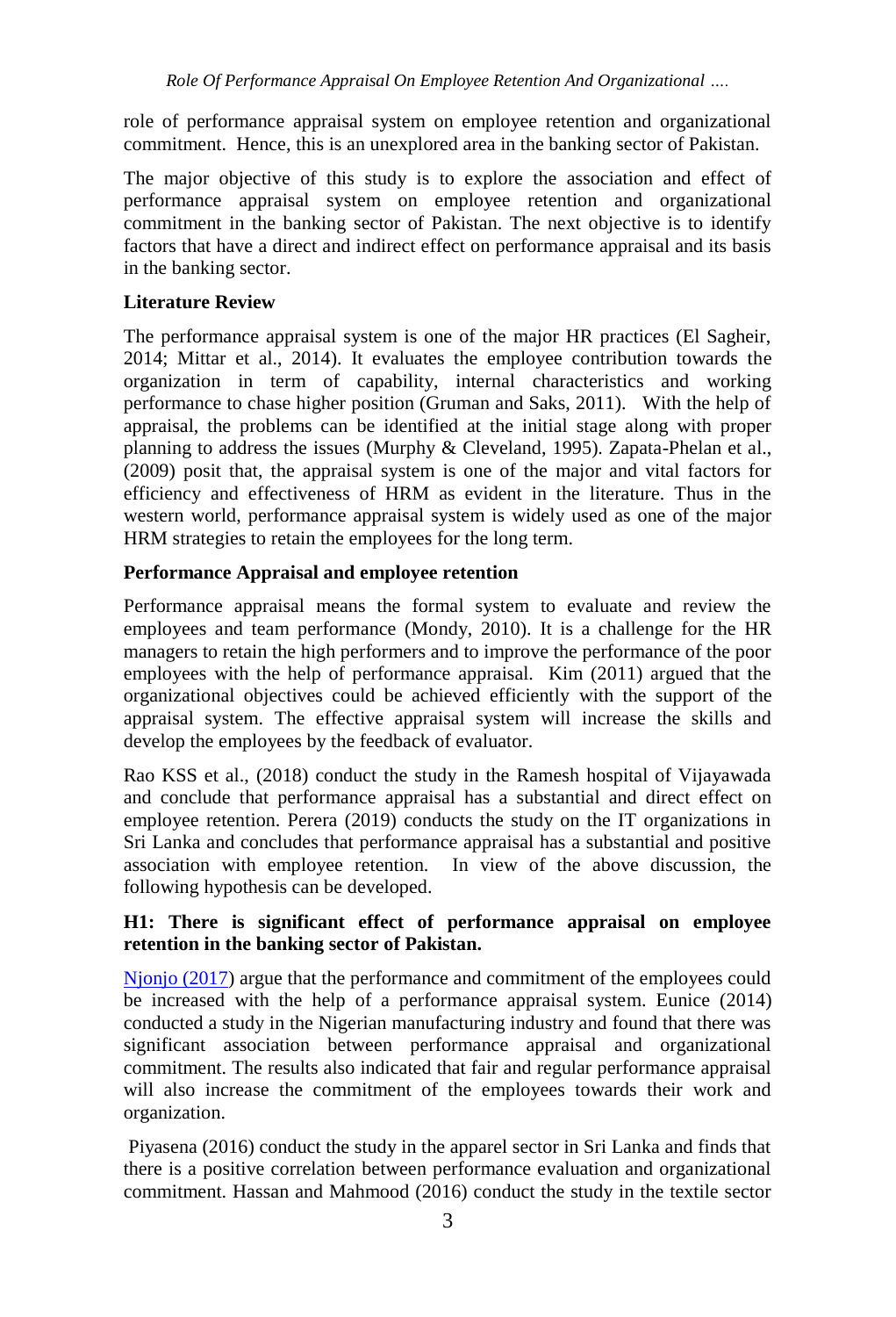of Pakistan and find that performance appraisal has a significant effect and association with organizational commitment. In the light of the above discussions, the following hypothesis can be developed.

### **H 2: There is significant effect of performance appraisal on organizational commitment in the banking sector of Pakistan.**

# **Theoretical framework**

The following theoretical framework is developed on the basis of the above literature.



### **Research Design**

The data was collected thorough mixed-method approach, i.e., qualitative and quantitative method. The mixed method approach was used to validate the research findings and to achieve the research objectives. The interview guideline was used for qualitative analysis which is helpful to interpret the phenomena without focusing on numerical data. The questionnaire on 5 points Likert scale was used for quantitative analysis.

The population of this study consists of HR managers and managerial employees working in the eight major banks of the Pakistan including public, private, Islamic and foreign banks. The interviews were taken from the 24 managers of the banking sector by selecting three managers from each bank through purposive sampling techniques.

Multi-stage sampling was used for the questionnaires. The sample was calculated on the basis of model given by Krejcie & Morgan (1970). The total sample size was 480 and 60 respondents were selected from each bank based on stratified random sampling. The bank, gender, job status and designation were the base of strata for the true representation of the sample. The questionnaire was adopted, which were already used by many authors. The reliability test was conducted which indicate that the value of Cronbach alpha is greater than 0.70 which clarify that the instrument is reliable and valid. 380 questionnaires were returned back and thus response rate was 79%.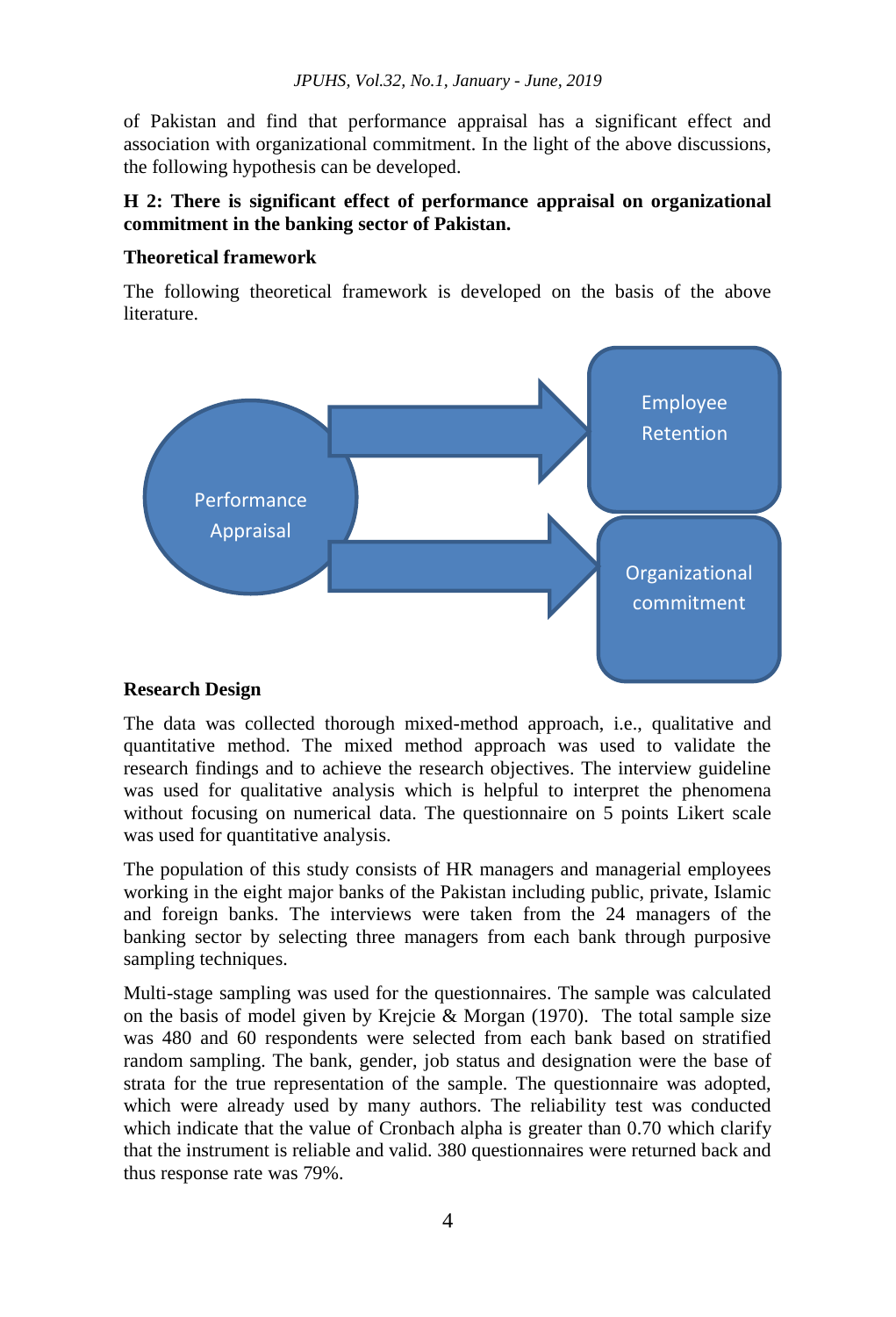*Role Of Performance Appraisal On Employee Retention And Organizational ….*

# **Statistical Technique**

Themes and nodes were used for qualitative analysis. The reliabilities, correlation matrix and regression, were used for quantitative analysis. Nvivo, SPSS and MS Excel were used for the analysis of data.

# **Qualitative Analysis of Performance Appraisal**

The brief finding of qualitative analysis is as under.

The HR managers were requested to submit their view regarding the importance of performance appraisal and how it has an effect on employee retention. Most of the mangers state that Performance appraisal is very vital for the employee's retention and if the employee gets the "A" or "B" grade in the performance appraisal, then he is satisfied with himself because top management is also satisfied with him. The employees who get Grade A and B are entitled for promotion and thus retain in the organization for long term. If the employee gets the "C" or "D" grade then top management is not satisfied with his work and he tries to find out other opportunities. When the bank decided to downsize, it will choose those employees who got "C" or "D" grade from the last two or three years and will terminate them because these are not feasible for the bank.

There are many direct and indirect effects of performance appraisal in the banking sector of Pakistan. The following figure 1 indicates these effects.



# **Figure 1:** Effect of performance appraisal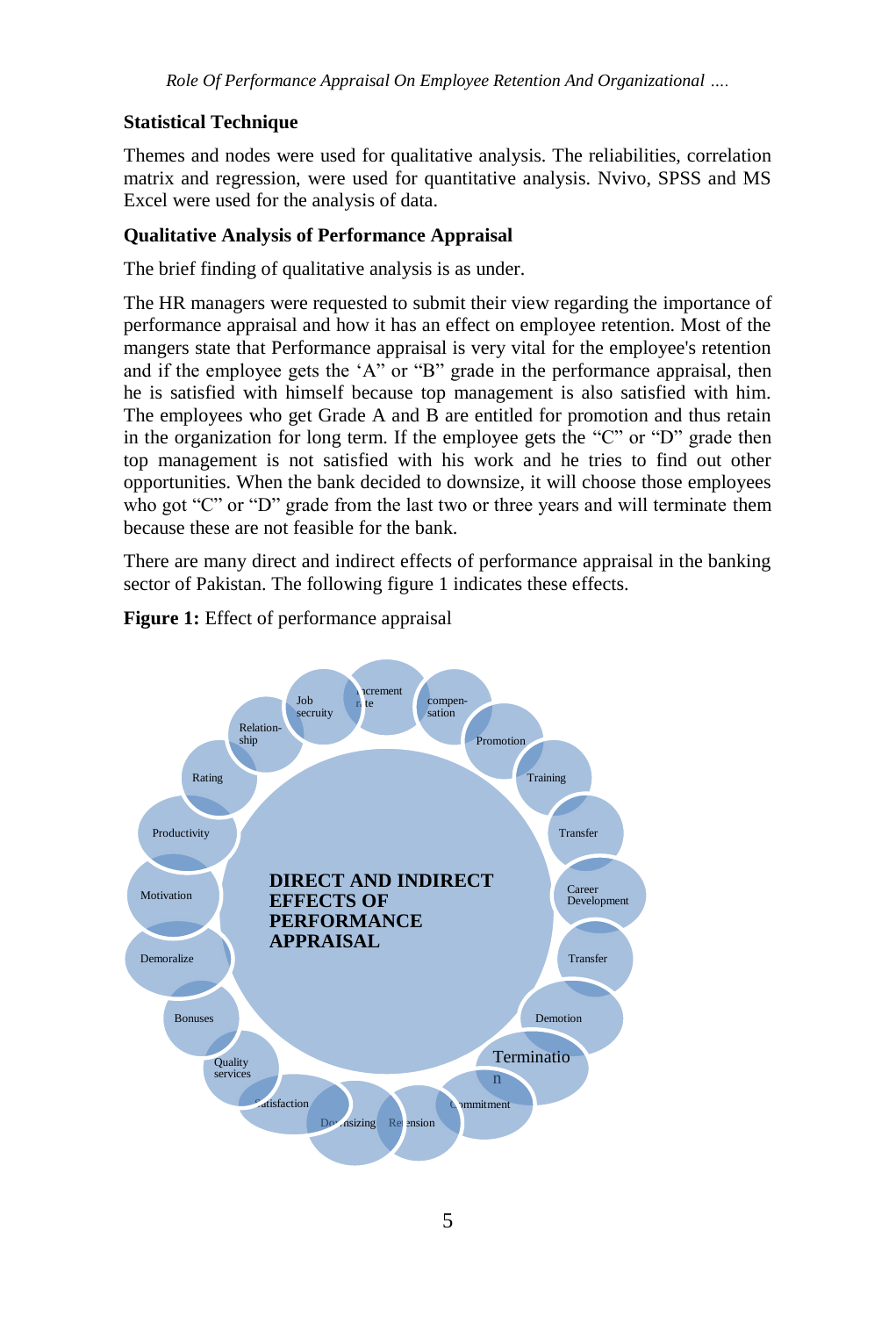The bell curve or quota system is being used in different banks for employees appraisal. The response from one of the HR managers is as under.

"The performance appraisal is based on the quota system, which is not feasible for the assessment of employees. The management issue the directions regarding appraisal of employees, i.e., 30% should fall in excellent, 20 % in very good, 30% is good, 10% in fair and 10% poor. If the performance of all the employees is satisfactory, then there must be poor grade to someone. Due to the quota system, the employees demoralize and leave the organization, however this system create the environment of competition among staff.".

The manages are of the view that the employee performance appraisal is based on different KPI. The following figure 2 indicates the major basis of performance appraisal.



# **Figure 2: Basis of performance appraisal**

As per the interview of the foreign bank managers, it is observed that the employee appraisal is fair and system based. The response is as under.

"Performance appraisal affects employee retention. The appraisal is a system based which is available online. The employee himself can monitor his and others performance and increment rate. The employee himself can assess his performance through the employment code.

The public sector managers state that for some employees, it is reference-based, which also demotivate the good performers. The increment rate is based on the appraisal rating.

In view of above, it is clear that the performance appraisal has a significant role and association with employee retention and organizational commitment in banking sector of Pakistan.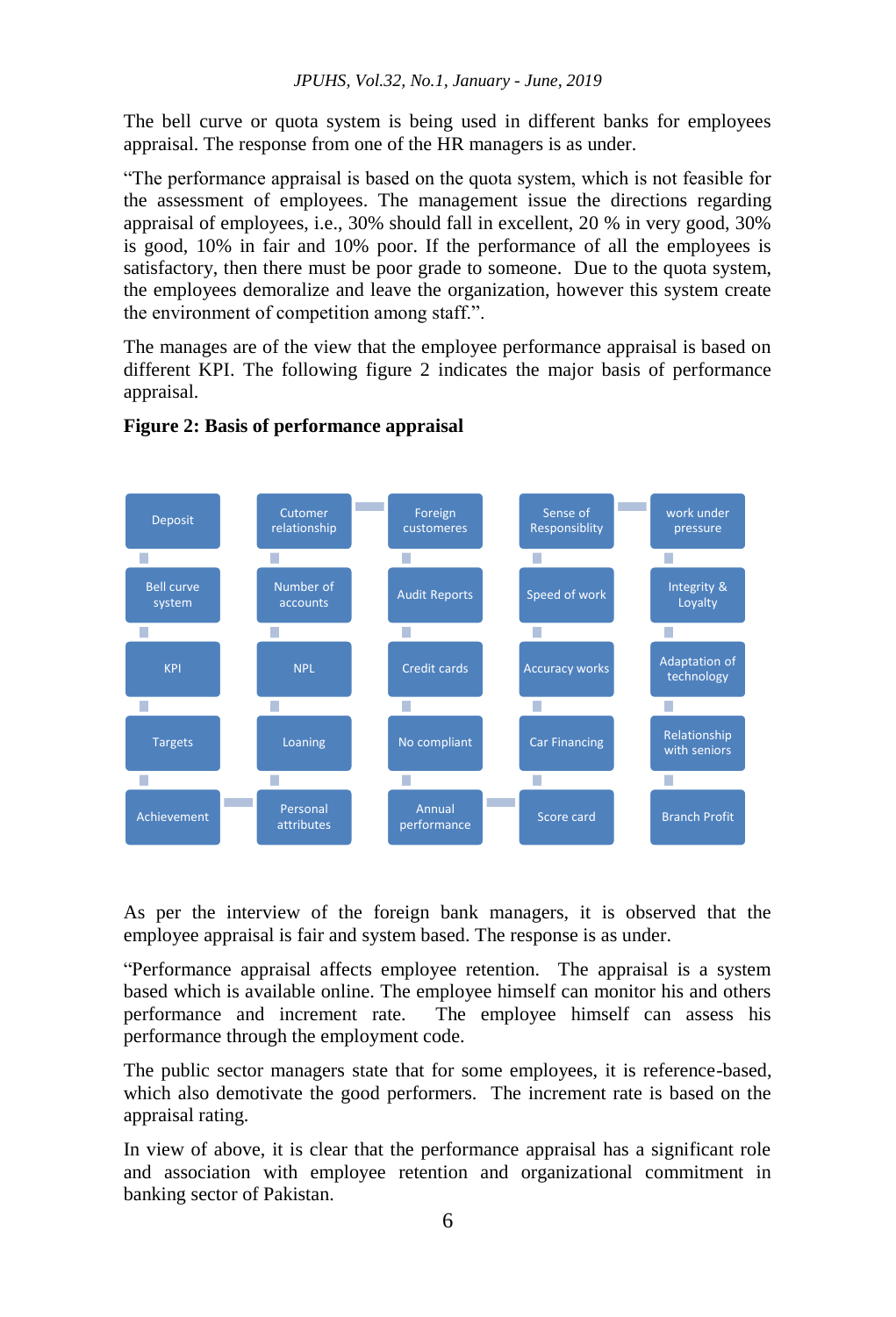#### **Correlation Analysis**

The correlation analysis is used to find out the association between employee retention and performance appraisal.

#### **Table 1:** Correlations between PA and Retention

|                | Retention | Performance<br>Appraisal |
|----------------|-----------|--------------------------|
| Retention      |           | $.533***$                |
| Per. Appraisal | $.533***$ |                          |

There is a strong positive association between performance appraisal and employee retention because the value of correlation is .533(\*\*), .p<.01. The findings of the study are also matched with the findings of a study conducted by Hussain & Rehman (2013) in the textile industry of Pakistan.

#### **Regression Analysis**

Regression analysis is used to find out the effect and role between employee retention and performance appraisal. The following table specifies the results of regression analysis.

| R                           | .533 <sup>a</sup> |         |      |
|-----------------------------|-------------------|---------|------|
| R Square                    | .284              |         |      |
| <b>Adjusted R Square</b>    | .282              |         |      |
| <b>Standard Error</b>       | .72715            |         |      |
| F                           | 149.813           |         |      |
| Sig.                        | . 000a            |         |      |
| Durbin Watson               | 1.453             |         |      |
| <b>Independent Variable</b> | <b>Beta</b>       | t-value | Sig. |
| (Constant)                  |                   | 8.369   | .000 |
|                             |                   |         |      |
| Performance Appraisal       | .533              | 12.240  | .000 |
|                             |                   |         |      |

**Table 2:** Regression Analysis of Retention

The regression analysis is used to display the role of performance appraisal on employee retention, which also validates the findings of the correlation matrix. Table 2 indicates that the performance appraisal system explains 28 % variation in the Retention variable. The F value is 149.813, which indicates that the model is a good fit at a significance level of 0.000. The results of the regression analysis indicate that performance appraisal has a positive and significant role in employee retention. The value of beta is 0.533, which is significant at 1% level of alpha. The finding of the study also matched with the finding of a study conducted by Juhdi et al., (2013) on the selected region of Malaysia.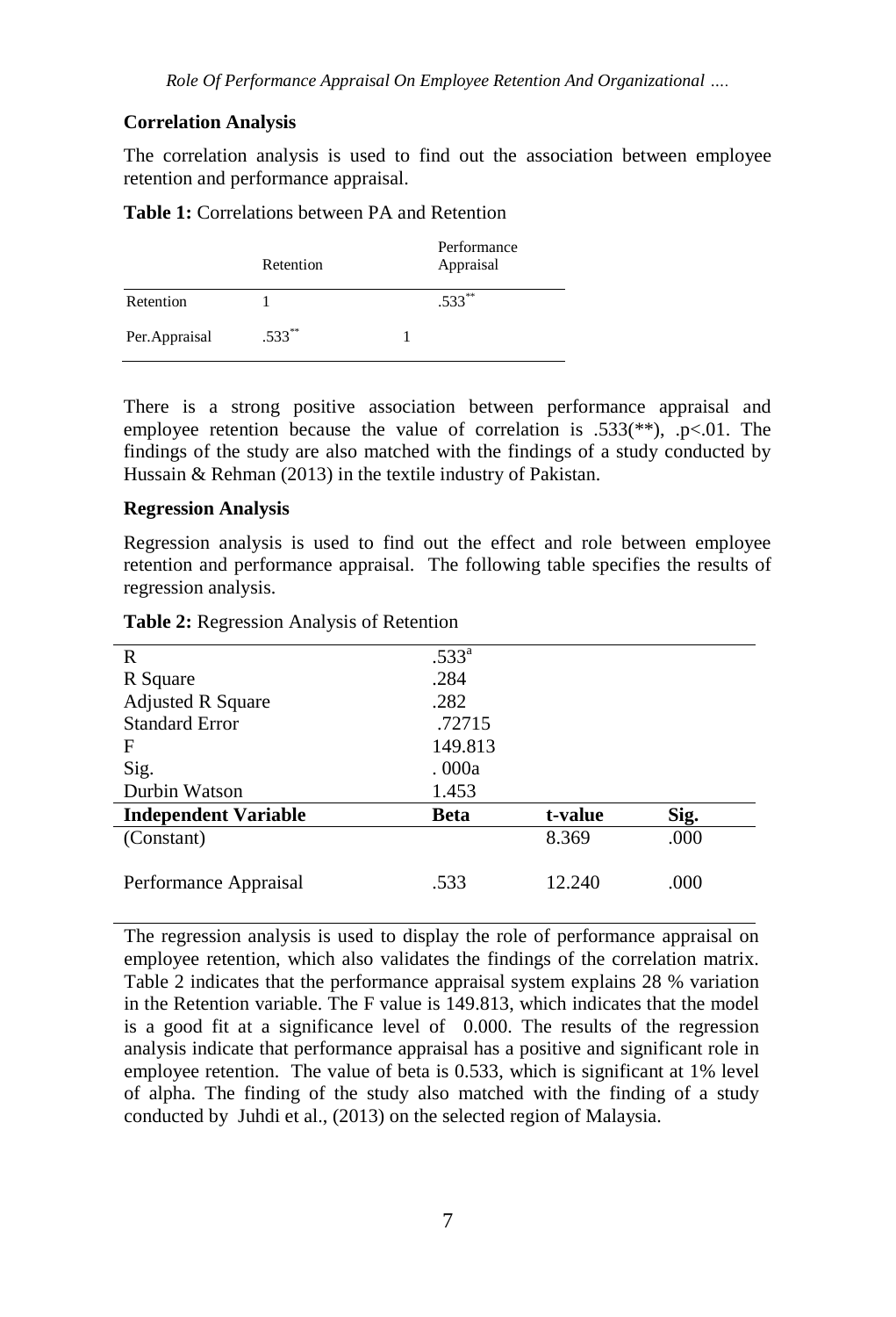#### **Correlations analysis between Performance appraisal and organization commitment**

The following table shows the association between the performance appraisal and organizational commitment.

**Table 3:** Correlations between PA and organizational commitment

|                                  | Org.Commit Appraisal | Performance |
|----------------------------------|----------------------|-------------|
| Org.Commit                       |                      | $.486^{**}$ |
| Per Appraisal .486 <sup>**</sup> |                      |             |

Table 3 indicates that there is a positive and significant association between performance appraisal system and organizational commitment in the banking sector of Pakistan. The value indicates the positive relationship between these two variables because the value of r is .486(\*\*), .p<.01. The results of the study are also matched with the verdicts of the **T.Mangaleswaran & P.T Srinivasan (2015).**

#### **Regression Analysis**

Regression analysis is used to find out the effect of Performance Appraisal on organizational commitment. The following table specifies the results of the regression.

| R                           | .486        |         |      |
|-----------------------------|-------------|---------|------|
| R Square                    | .237        |         |      |
| <b>Adjusted R Square</b>    | .235        |         |      |
| <b>Standard Error</b>       | .75857      |         |      |
| F                           | 117.168     |         |      |
| Sig.                        | . 000a      |         |      |
| Durbin-Watson               | 1.492       |         |      |
| <b>Independent Variable</b> | <b>Beta</b> | t-value | Sig. |
| (Constant)                  |             | 8.925   | .000 |
|                             |             |         |      |
| Performance Appraisal       | .486        | 10.824  | .000 |

**Table 4:** Regression Analysis of Organizational commitment

The regression analysis also validates the findings of the correlation matrix. Table 4 indicates that 23 % variation in the organizational commitment is explained by performance appraisal. The value of F is 117.168, which indicate that the model is a good fit at a significance level of 0.000. The results of table 4 indicate that performance appraisal has a significant and positive role on organizational commitment because the beta value is 0.486 which is significant at 1% level of significance. The finding of the study is also matched with the results of Ghazanfar et al., (2012) in the banking sector of China.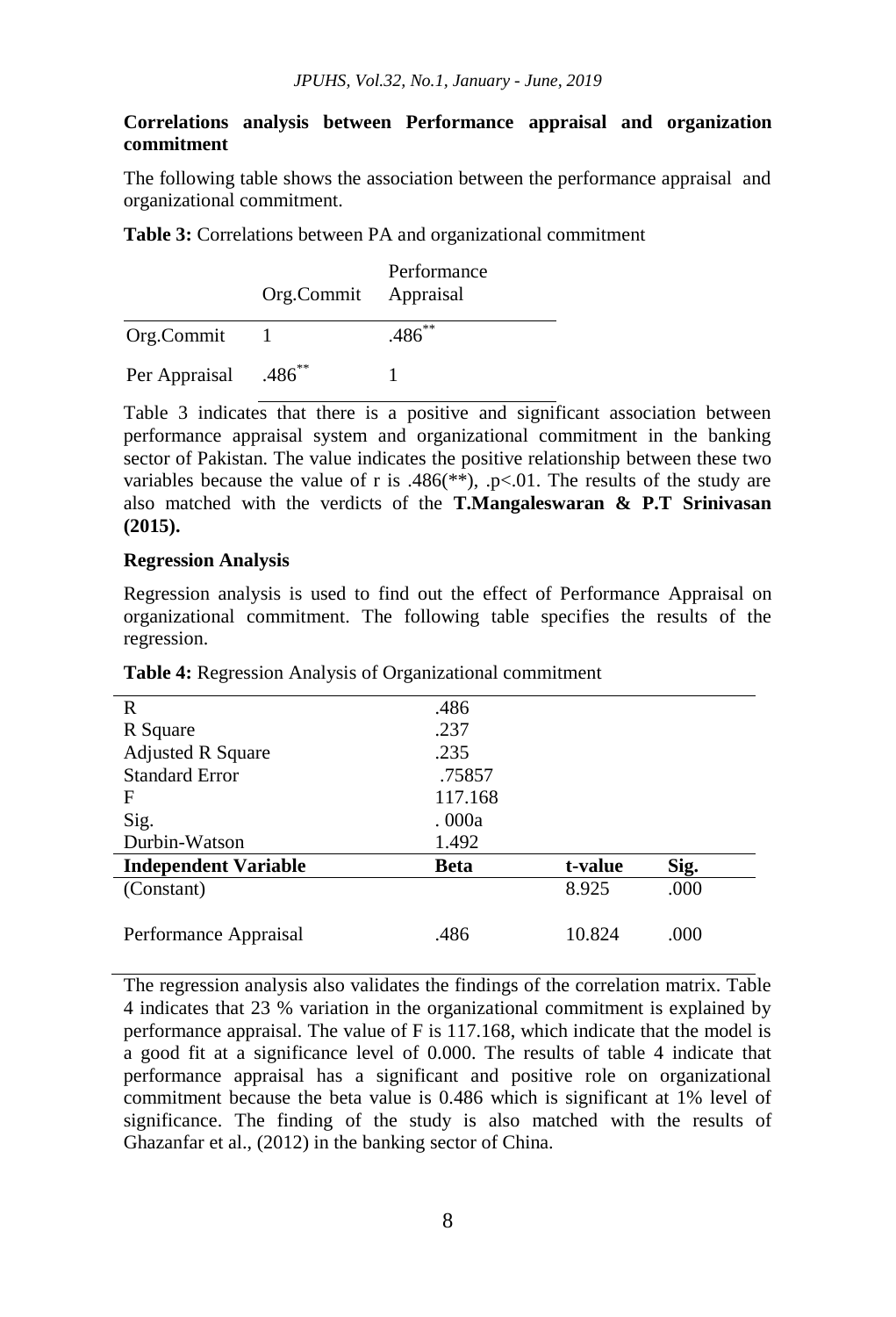# **Discussion**

Performance appraisal plays a very valuable role in employee retention and organizational commitment because the bonuses, promotions, rewards, increments and compensation etc. have a direct link with the performance appraisal. When employee performance is good but its appraisal is not good, then the employee has a high intention to leave the organization. The bell curve system is being used in the banking sector of Pakistan and sometimes it becomes very difficult for management to rate the employees when their performance is almost equal. On the other side, it creates an environment of competition among the employees.

The qualitative results indicate that performance appraisal plays a very important role to increase employee retention and commitment. If this system is fair, the employees become committed and remain for a longer term with the organization. If the performance appraisal is not proper and fair, it will demotivate and dissatisfy the employees, which ultimately reduce the employee's retention and commitment level. The performance appraisal system in foreign banks is effective and good because it is system-based and every employee can check and monitor his own and other employee"s appraisal and their rating online. The quantitative results also support the qualitative results and find that there is a positive association and role of performance appraisal with employee retention and organizational commitment in the banking sector of Pakistan.

### **Implications**

The organizations aiming to increase retention rate and commitment need to adopt fair performance appraisal methods while evaluating employees' performance. The performance appraisal system in the foreign bank is very strong wherein system based performance appraisal is made. The appraisal system in the public sector banks is not good as compare to other banks which should be improved. The banking sector should adopt the online system for appraisal as available in foreign banks. The performance appraisal has a direct link with the employee promotion, job security and increment rate thus this variable is also very important for employee retention and organizational commitment.

### **Conclusion**

In today"s competitive environment, employee retention has become a big challenge for the organization to deal with it effectively. It is concluded from the above study; performance appraisal system has significant association and effect on employee retention and organizational commitment in the banking sector of Pakistan in the light of qualitative and quantitative analysis. Employee retention and commitment can be increased with the help of a fair and proper appraisal system. The performance appraisal has a direct and indirect effect on compensation, promotion, productivity, increment rate, transfer, demotion, termination, quality services and motivation of the employees. The performance appraisal system is based on different KPIs, i.e., deposits, number of accounts, car financing, credit card, annual performance, profits, targets, integrity and sense of responsibilities etc.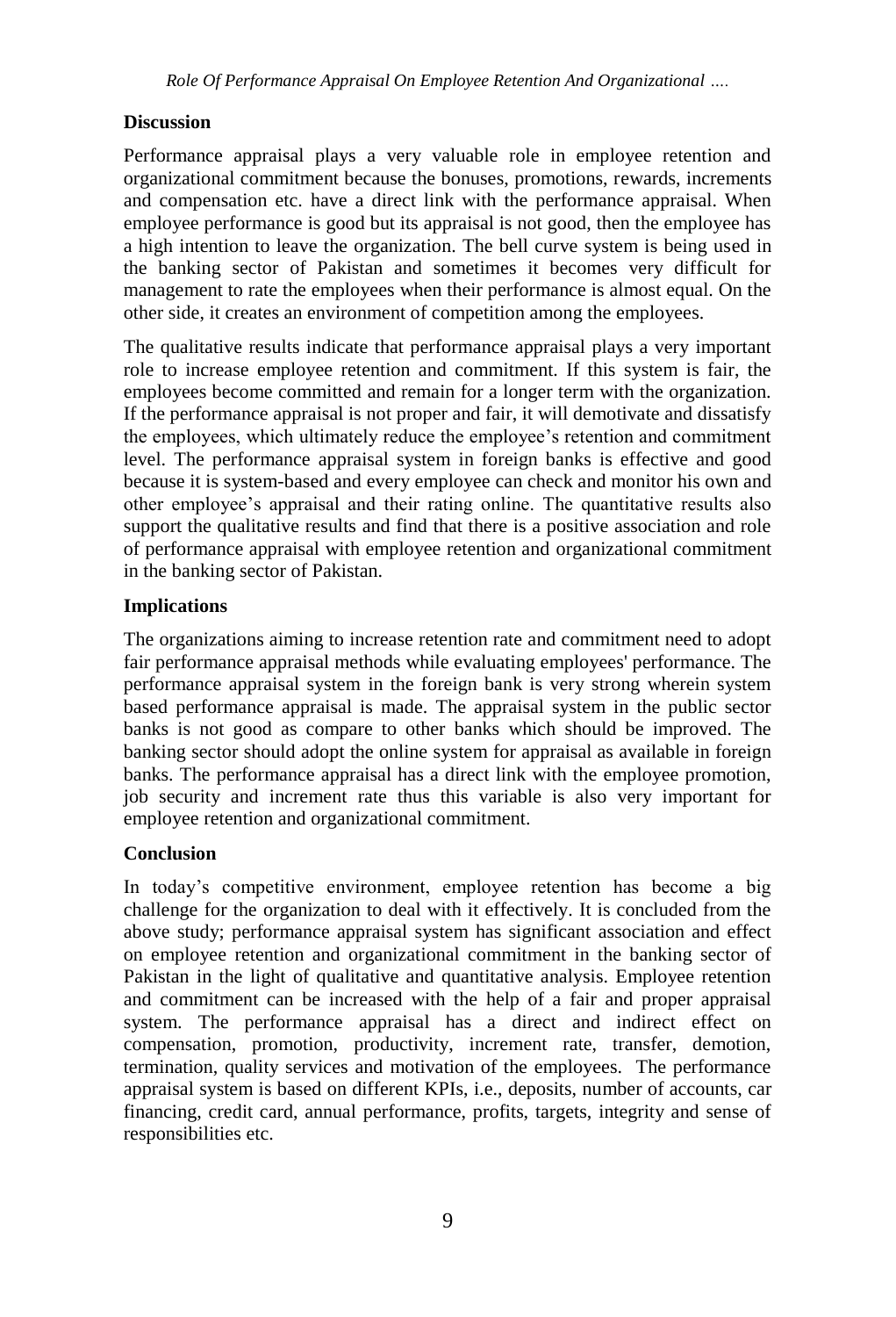#### **Recommendation and Future direction**

- In the developing countries, the political and civil intervention is made in every phase of life. The rater should maintain the file of employee and continuous feedback should be given to the employees during the period of performance appraisal instead of year-end.
- The rater should focus on actual work performed and target achieved by the employees to reduce subjectivity.
- The rater should inform the employees about their weaknesses and strengths to build trust between employees and their incharge to increase employee commitment and retention. Two-way communications are mandatory to set the standard to measure and increase employee performance.
- The organization should also review the quota system of performance appraisal.
- In the current study, the demographic variables were not used for analysis. In future, the analysis of demographic variables should also be made. The sample size is small and to generalize the finding, it should be increased. The current study is made in the banking sector of Pakistan and in future, this study can be tested in another sector.

#### **References :**

- 1. Azeez, S. A. (2017). "The impact of appraisal system, supervisor support and motivation on employee retention: A review of Literature." *International Journal of commerce and Management Research*, Issn-2455-1627 3.
- 2. Cha, X. Y. (2012). Factors influencing intention to quit among bank employees in Malaysia, UTAR.
- 3. El Sagheir, NM. An empirical study of the impact of HR practices on employee satisfaction and employee and employee retention: The case of AASTMT. *Proceedings of 3rd European Business Research Conference*, Sheraton Roma, Rome, Italy, ISBN: 978-1-922069. 2014; 59-7
- 4. Eunice, A. E. (2014). "The influence of human resource management practices on organizational commitment: A study of manufacturing organizations in Nigeria." *Indian Journal of Commerce and Management Studies* 5(1): 18.
- 5. Gruman, J. A., & Saks, A. M. (2011). Performance management and employee engagement. *Human Resource Management Review*, 21(2), 123-136.
- 6. Hassan, S. and B. Mahmood (2016). "Relationship between HRM practices and organizational commitment of employees: An empirical study of textile sector in Pakistan." *International Journal of Academic Research in Accounting*, Finance and Management Sciences 6(1): 23-28.
- 7. Hussain, T. and S. Rehman (2013). "Do human resource management practices inspire employees" retention." *Research Journal of Applied Sciences*, Engineering and Technology 6(19): 3625-3633.
- 8. Juhdi, N., F. Pa'wan, et al. (2013). "HR practices and turnover intention: the mediating roles of organizational commitment and organizational engagement in a selected region in Malaysia." *The International Journal of Human Resource Management* 24(15): 3002-3019.